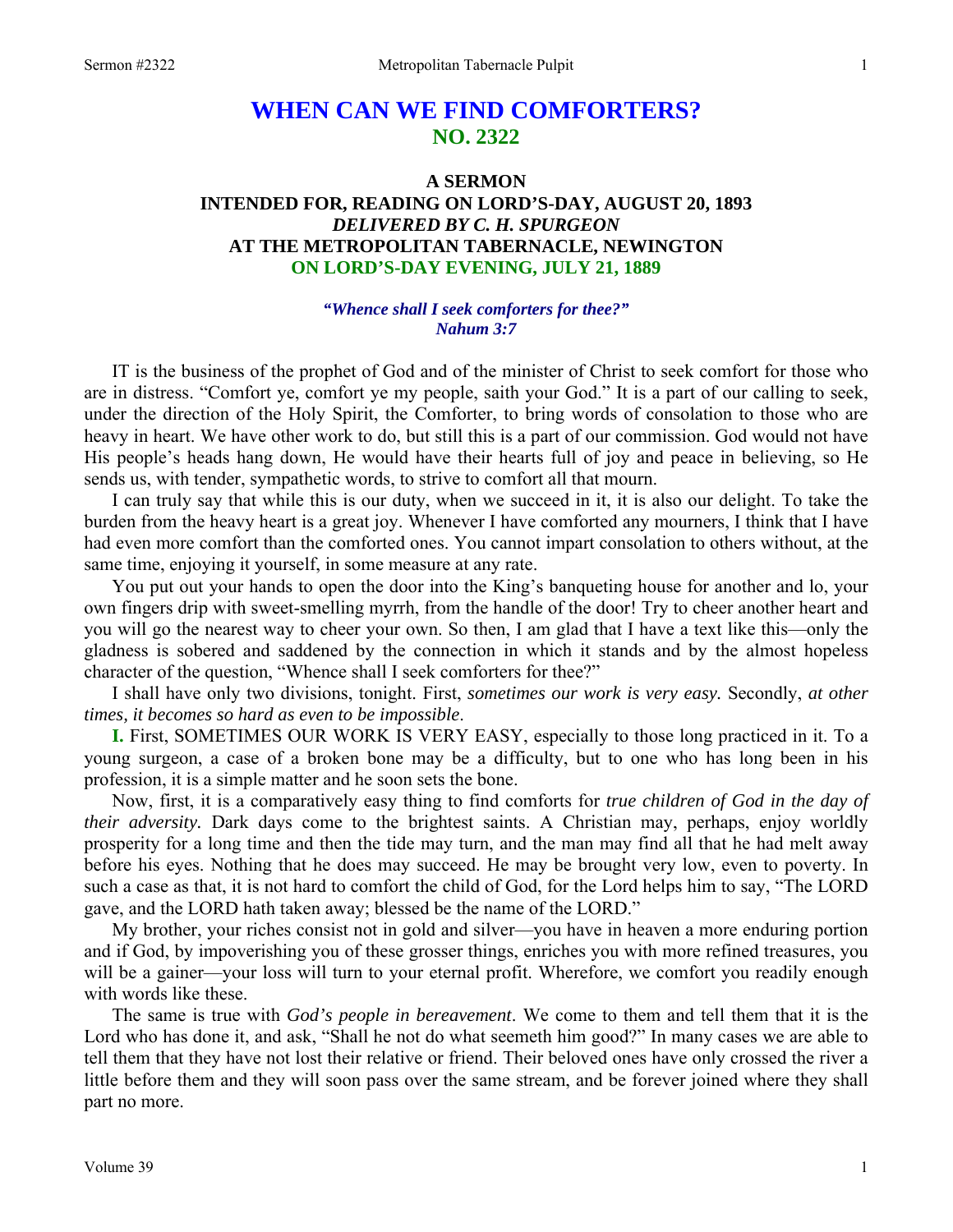Though it is some beloved child, or other dear relative, or even the partner of one's bosom, or a much-beloved friend, yet to find consolation for mourners of that kind is not the hardest work that the pastor has to do. Refrain your eyes from weeping, especially keep back your heart from tears. They shall come again from the land of their captivity. They die but to live forever and you shall meet them before long.

And dear friends, it is not so very difficult to find comfort for *children of God who are under the trial of persecution*. There are still many of God's people who endure the trial of cruel mockings and something worse than that. Some of you have to suffer in many ways for Christ's sake. "Rejoice, and be exceeding glad: for great is your reward in heaven: for so persecuted they the prophets which were before you." Let not this trouble you—Christ has provided abundant consolation for all who suffer with Him, for they shall reign with Him forever and ever. They shall be—

### *"Brightest of the saints in light, 'Midst the bright ones doubly bright."*

They shall receive larger palms and brighter crowns than others who have suffered less for His dear name's sake. We do not say about these dear Christians, "Whence shall I seek comforters for thee?" for we know where to point them to most effectual consolation.

Sometimes, we have to deal with *fainting Christians*, yet when we meet with them we do not find their case one of superlative difficulty. Every now and then, I suppose, almost all of us get into a condition in which our joy and comfort have to be looked for, but can scarcely be found. Partly through ill-health, partly from the strain of high excitement, which is followed by a reaction, we get to be like Elias, when he said, "Now, O LORD, take away my life; for I am not better than my fathers."

There are times when the pulse scarcely beats and the blood begins to cool and the heart is faint. Beloved, whenever we meet with you in that condition, we tell you that we have been in that state, ourselves. Nay, we remind you that our Lord Himself was in an agony and was greatly depressed in spirit. We have to assure you that the condition of your frames and feelings does not affect your safety in Christ. We have to remind you that, though you are changed, God is not changed.

The promise, the old covenant, stands just as fast when you are down in distress as when you are on the high places of exultation. You are saved by faith, not by feeling—and when feeling ebbs out to the very last degree, still hold on to Jesus—sink or swim, still trust in Him. When you see no trace of His actual presence with you, rely upon Him all the same and be of good cheer. This is not hard to say—and when the Spirit of God is with us, we find no lack of consolation for fainting saints.

Nor do we find ourselves much embarrassed by cases of *disappointed workers.* We hear them say, "Surely we have labored in vain and spent our strength for nothing. Who has believed our report? To whom is the arm of the Lord revealed?" But we tell them of many of God's saints who labored long without seeing any immediate result and yet they were accepted of God. Jeremiah, the plaintive, weeping prophet, saw the people reject everything that he said, yet he was not rejected, but accepted of God. And amongst honorable men, there is none more excellent than the prophet Jeremy.

Beloved, you may be sent to warn a people who never will be saved and yet you will be blessed. When Isaiah saw the seraphim, and in answer to God's call, "Whom shall I send?" said, "Here am I; send me," you notice what his commission was. He was sent, not to bring the people to God, but to go and say to them, "Hear ye indeed, but understand not; and see ye indeed, but perceive not. Make the heart of this people fat, and make their ears heavy, and shut their eyes." He obeyed his commission as it was given to him and his Lord rewarded him.

That may be your case. Besides, you are no judge of your own success. I think that it has been noticed by ministers, very often—so often as to be like a Baconian induction—that when we think that we preach worst, God usually blesses the people most, and that when we appear to have had the least power, God displays His ability more clearly than at other times. Wherefore, when you go home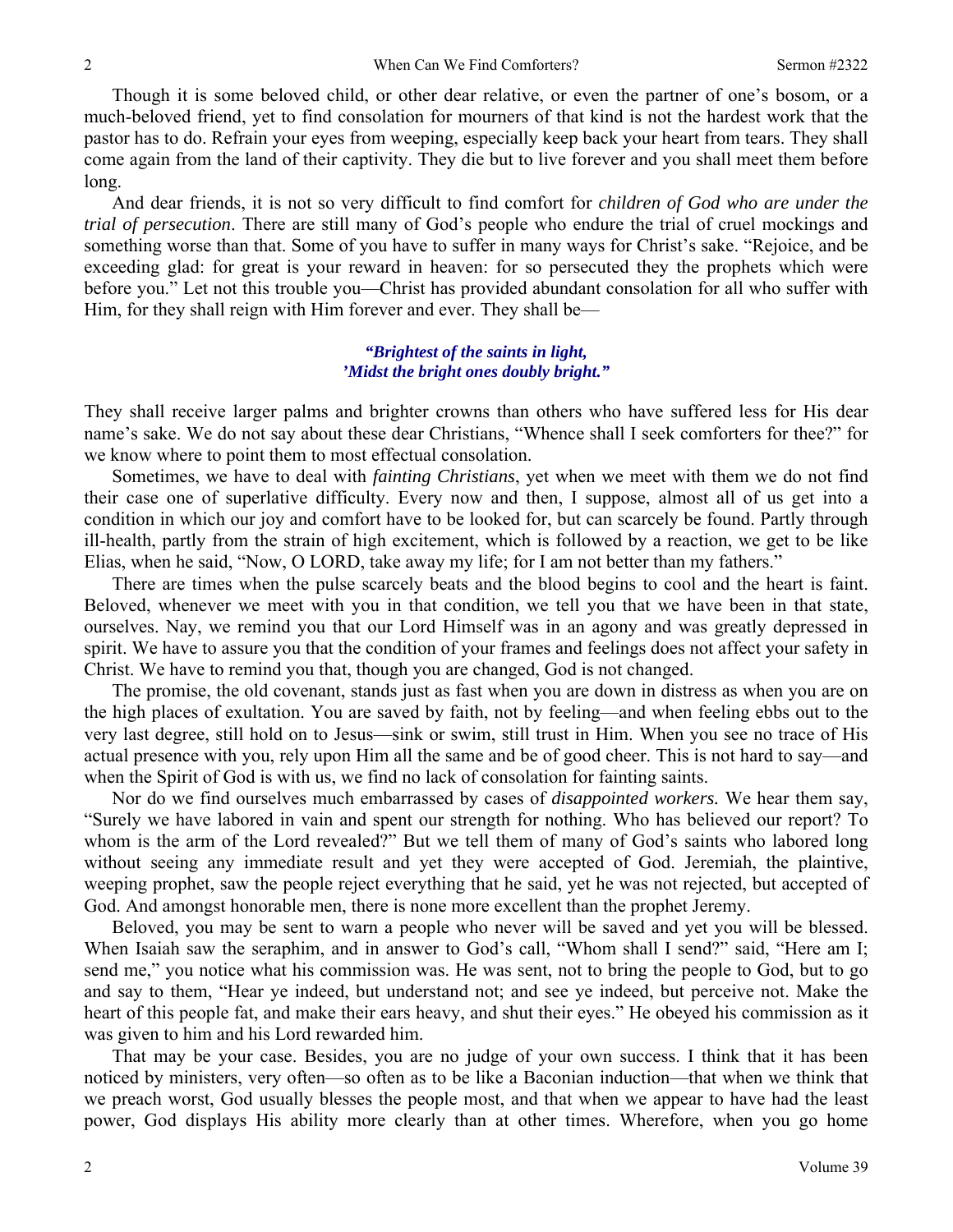weeping, while you have only sown in tears, you shall doubtless come again rejoicing, bringing your sheaves with you. But you are no judge of what you do yourself, and you cannot tell what the results of your work may be. If you see them not, the angels may have seen them, and while you are weeping, they are rejoicing. At any rate, you are not responsible for the harvest—you are responsible for plowing and sowing. If you have done your work well, in the fear of God, what comes of it rests with God and not with you.

Sometimes, beloved friends, we have the task of comforting *dying believers*, and that is no very difficult thing. There is one whom I could mention to you who, not long ago, spent all that he had in taking a new business, which he needed for his growing family, and he hoped to prosper in it. He had scarcely been in the house many weeks before his daughter was brought home to him and when taken upstairs, she was found to be raving with madness. She was watched over carefully, but to the breaking of his heart, she had to be put away.

Not long after, another, dear to his heart, was suddenly taken away. By-and-by, he, himself, fell ill and at last, going to a physician, he was told that his case was a very serious one—he had better see a specialist. He saw the specialist, who told him that he had an internal cancer, that he might be operated upon, but that, in all probability, he would die under the operation, and he would advise him to live as long as he could.

That happened not long ago. If I were to introduce him to you, what kind of a man would you expect him to be, with his bereavements and with his prospect of soon dying probably a very painful death? You would suppose that he would look very dull, haggard, and so forth. There is not a more cheerful person beneath the cover of heaven. And when he crawled up to London, the other day, to do some business, and some persons wondered that he did it, he said, "While I can, I will do my best in the place where God has put me. When I can get out no more, I will sit still and praise God. And when the time comes, I will die with my face towards the New Jerusalem."

That is how Christians live and that is how Christians die. We do not find, when we have to deal with a believer in Christ, that it is at all a difficult thing to cheer the heart either in the near or the distant prospect of death.

Nor, dear friends, do we find ourselves much troubled in seeking to comfort *repenting backsliders*. It is grievous that any should backslide. It is horrible that the church of God should have her name disgraced, that the Christ of God should have His religion bespattered by the iniquities of professing Christians. But when the Lord touches the wandering heart and it breaks under a sense of guilt—and the man turns back to his God, we find it easy to say, "The LORD delighteth in mercy. Return, ye backsliding children. God is willing to receive you, He is waiting to bless you."

The Word of God is full of consolation to backsliders who are seeking His face. Guilty as you are, the Lord says, "Return unto me, for I am married unto you." He might well divorce you, but the Lord, the God of Jacob, says that He hates putting away. He will not cast off the people of His choice. He is glad to receive them back after all their uncleanness and filthiness. Yes, there is much comfort for returning backsliders and if there are any such here tonight, I would put out my hand and say, "Come back, my brother—come and welcome to the Savior."

And certainly there is no difficulty in trying to comfort *seeking sinners*. If any man is seeking the Savior, the Savior is seeking him.

#### *"Thy seeking His face Is all of His grace."*

He has begun with you, or else you would not have begun with Him, and now, if you will simply trust Him, only trust Him, you shall have immediate peace. "He that believeth on the Son hath everlasting life." That is a glorious passage. "He that believeth on him is not condemned," is another blessed phase of the same comforting truth. If you have received Christ, to you He gives the power to become one of the sons of God, "even to them that believe on his name." There is a whole hive full of real honey for a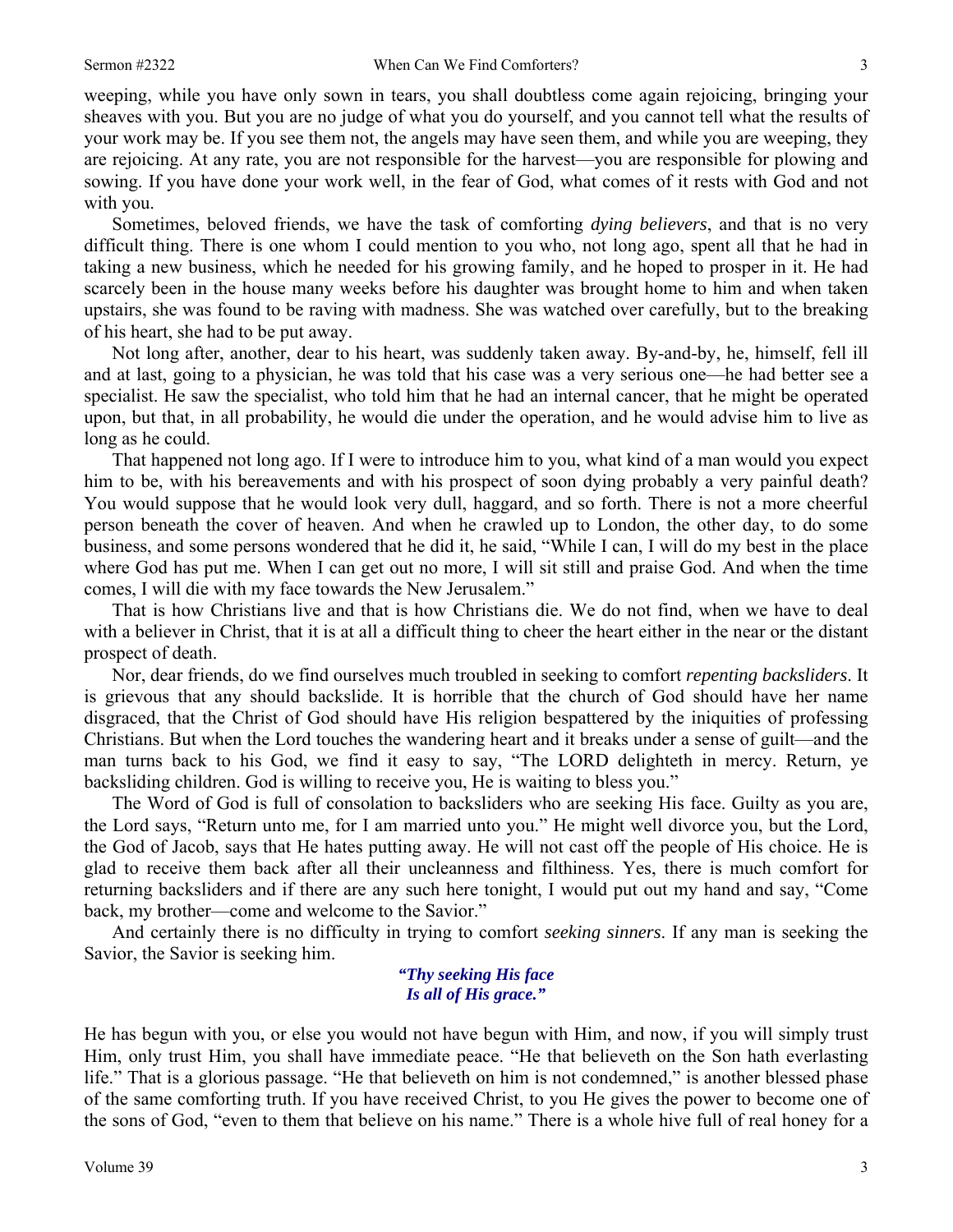soul that comes to Christ. You may even dip your hand in it, if you will, and eat as much sweetness as you please, for you will never exhaust it.

Thus I have explained how, sometimes, in seeking comforters, our work is easy.

**II.** But dear friends, AT OTHER TIMES IT BECOMES SO HARD AS TO BE IMPOSSIBLE. Nahum says, concerning Nineveh, "Whence shall I seek comforters for thee?"

Assyria, of which Nineveh was the capital, *was an empire which existed entirely for itself*. No Assyrian monarch ever thought of what would be for the good of the nations that he conquered. I should think that if anybody ever mentioned such a thing, he would have laughed at him, or he would have put out his eyes or cut off his head. There was no idea that anybody else had any rights at all except the king of Assyria, for even his subjects were simply his puppets, destroyed by his will and pleasure.

And Assyria was thus the incarnation of pure, or rather of impure, selfishness. Well, when a selfish man goes down as Nineveh did, who comforts him? He never did anybody any good and he may say, if he likes, "I care for nobody, and nobody cares for me." It is very hard, indeed, to say anything by way of comfort to a man who is broken down and who never cared for other people. Do not get into that state of mind, I pray you, dear friends. I believe that selfishness is the front-door key of despair, for it never did any good to anybody. So, when it gets into trouble, nobody brings it comfort and everybody says, Who will bemoan you? "Whence shall I seek comforters for thee?"

The Assyrians also *dealt very cruelly with others*. On the great stones that Mr. Layard brought home, there are awful pictures of what was being done with the captives, heaps of heads cut off from men who had been taken in war, eyes gouged out, and all sorts of dreadful things with which I will not horrify you. And consequently, when that cruel power was put down, who would wish to seek comfort for it?

Oh, that we may be prevented from ever being cruel to others! If we are cruel to others, when our turn comes, there will be no comfort for us. These people plundered every nation wherever they went. They took away everything that they could and left them penniless, devoured the fruits of the ground, and cared nothing what desolation they left behind. But when the time came for them to be robbed and their capital to be despoiled, nobody thought of comforting them. They were left to reap what they had sown.

Besides that, *they were famous for their pride*, and that pride rose up into *blasphemy*. Remember how the Assyrian messenger, Rabshakeh, defied JEHOVAH? He said, "Where are the gods of Hamath, and of Arphad? Who are they among all the gods of the countries, that have delivered their country out of mine hand, that the LORD should deliver Jerusalem out of mine hand?" So, when their corpses were all piled up in the streets, no nation wept for them, nobody cared for them.

Oh, dear friends, conduct your business in such a way that you do not crush the poor! Manage everything in such a way that you rob nobody. Be straight. Be just. Be kind. "Live and let live," or else, if your turn to fall should come, one of these days, nobody will bemoan you, or be sorry for you. If you lift up your hand in proud blasphemy against God and He brings you down to the dust, you will be quoted as an instance of how the justice of God overtakes the proud. The Lord keep us from all this!

I cannot help mentioning it because it is in the chapter and has to do with the text. It is much better that you and I should go humbly on in laborious poverty and find our way to heaven with good repute, than that we should become even kings of the earth and lords of all her wealth, and after all should be found to have lived only for self and to have cared for none besides, for then our downfall will be terrible in the day of the Lord's vengeance.

But besides this, there are other people whom we cannot comfort. There is a man in a good deal of trouble about his soul, so he says. He comes to me and on talking with him, and probing him a bit, I find that he is *living in the commission of a known sin*. He says that he cannot believe. He cannot pray. He cannot get comfort. Of course he cannot while he indulges any known sin. Where shall we find comforters for you? God will not forgive you while you continue in that sin. Christ will not cleanse you from the guilt of it while you continue in the practice of it. You must part with sin, or we cannot comfort you. We will not try to do so.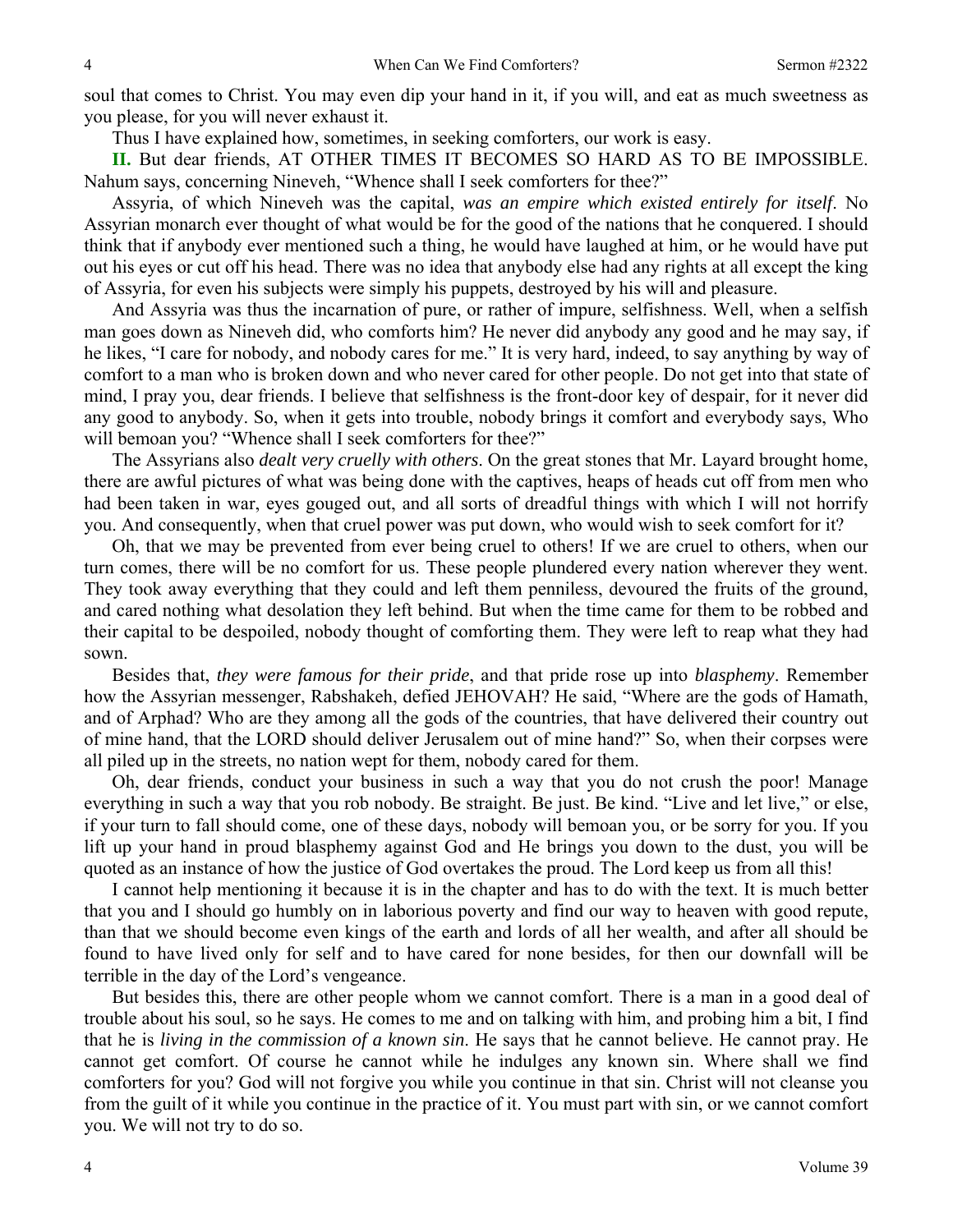And next, there are some who do not get any comfort, though they have left off sin, because *they have never made restitution*. If you have robbed or wronged anybody, when you come to Christ, do what Zaccheus did, who said that if he had taken anything from any man by false accusation, he would restore him four-fold.

There was a minister in this city, a dear friend of mine, who preached a sermon upon the necessity of restitution when wrong had been done, and some of his friends told him that if he preached in that way he would drive the people away. But during the week, he met in the street a man of about his own age, who said to him, "Were you not in Messrs. So-and-so's warehouse once?" "Yes, I was." Did you not lose a watch while you were there?" "Yes, I did." Well, I was there at the same time. Do you recollect me?" "What is your name? Oh, yes, I recollect your name!" "I stole your watch. I came to hear you last Sunday night and I cannot rest till I have given you ten pounds to make restitution for that watch." "No," said my friend, "I do not want money." "But I must make restitution," said the other.

At last my friend explained that the watch was not worth ten pounds, though it might have been worth four. So the man gave him the four pounds, and he came back to his critics, and said, "I have made four pounds profit by that sermon, whatever you may have thought of it. I had forgotten all about my lost watch, but my sermon has brought me back the money for it."

The man who thus made restitution is now, I believe, an honorable Christian man. I do not see how he could have been so with that watch on his conscience, and I do not believe that, do what we may, we can give comfort to people who have wronged others till, to their very utmost, they have made restitution. How shall I comfort you, if you repent not of your robbery, but keep the proceeds of it?

Again, there is another sort of people whom we cannot comfort, people who seem very concerned to get pardon, but when you come to understand them, you discover that *they are living in enmity against somebody—*a brother, a mother-in-law, a cousin, or a friend whom they will not forgive. They keep on harboring hatred in their minds. I am grieved to say that it is not altogether an unusual thing to find fathers who will not forgive a daughter, or a son.

They did not happen to marry the person you would have liked to choose for them and of course, you have a perfect right, have you not, to make the selection for them? You thought you had a right to pick for yourself, but you will not give that right to your children—so you have an enmity against them on that account—and then you go whining to God to forgive you and yet you will not forgive your daughter.

Here you are on your knees, crying, "Lord have mercy upon me," yet you will not have mercy upon that friend who did once wrong you and whom you ought to have forgiven long ago. Now, remember, that it is of no use for you to pray, or do anything else if you will not from your heart forgive those who have offended you—for neither will God, even for Christ's sake, forgive you.

There must be a clean sweep of everything like enmity out of your heart, or else you cannot be at peace with God. Enmity cannot lie down with love. Darkness cannot weld with light. You cannot enter into the peace of God till you are willing to forgive others. There are many people who get hung up on that nail—I wish they could get released from it, by God's grace.

We meet with some also who profess to be very anxious to be saved. Perhaps I have some such here tonight, and yet *they do not pray*. You rise in the morning and you go to bed at night without a prayer. And all day long God is not at all in your thoughts. Do you expect, then, to be saved by accident? Do you really reckon that, one of these days, as you walk down the street, salvation will drop on you, whether you will or not?

Beloved, if you desire this great boon of God, ask for it. "He that asketh, receiveth." If you want to find this treasure, look for it. "He that seeketh, findeth." If you would get heaven's door opened, I pray you use the knocker. "To him that knocketh, it shall be opened." No prayer, no Bible-reading, no going to hear the Word with the earnest intent to find out what the way of salvation is, why, dear me, how can you escape if you neglect so great salvation? You are evidently living in constant neglect.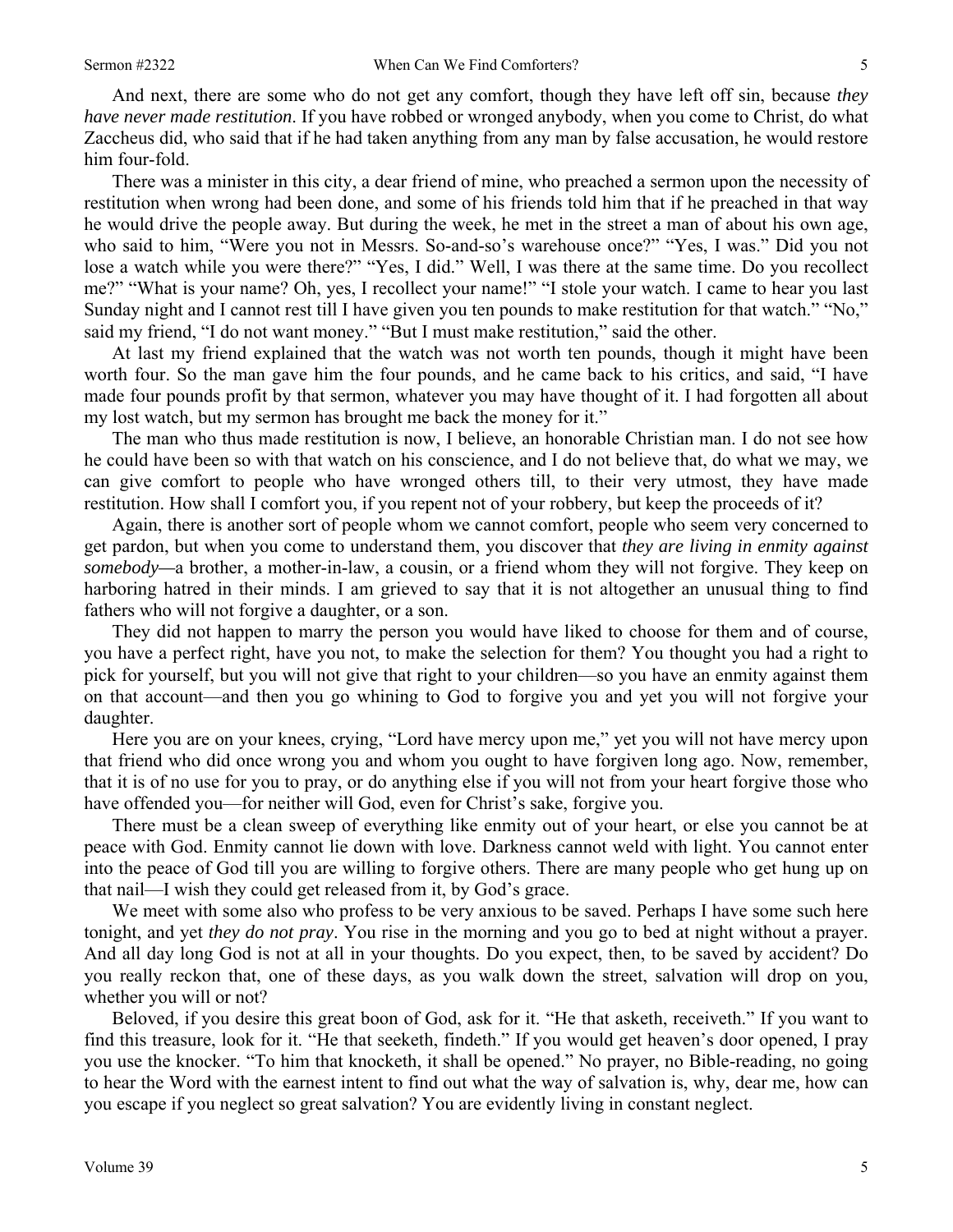Nobody ever prospers in business who does not pay attention to it and no man can expect to enter into peace with God when he goes on in a sort of slipshod way, going sometimes to a place of worship, occasionally feeling a little earnest, but never seeking the Lord with his whole heart. Men, you will have to be aroused out of this fatal lethargy. May the Spirit of God awaken you this very night! Resolve that you will not let the angel go unless He bless you. May the great Master bring you to that state of mind at once!

There are others, and these are the people we have so often to deal with, who feel their sin and who really wish to be saved, and they do a great deal in the hope of being saved, but there is one thing they will not do, *they will not believe on the Lord Jesus Christ*. They try to be saved by their prayers, as if there was any promise that God would save us for our praying. They try Bible-reading, for in the Scriptures they think they have eternal life, but they forget that eternal life is not in the Bible except as the Bible testifies of Christ and points to Christ.

They have been christened, they have been confirmed, they are members of churches, and so on, and there they rest. No, they do not "rest." They feel that there is still something wanted which they have not yet obtained. That which is wanted, my friend, is that you should come and—

### *"Cast thy deadly doing down, Down at Jesu's feet,"*

and trust in what He has done and then are you saved. That is the whole philosophy of salvation.

There are two ways of salvation. The one is self-salvation, and it is a dream, an empty thing, an awful disappointment. The other is Christ's salvation—come, and put yourself wholly into His hand and say, "Save me, Lord. By profession, You are a Savior. Execute Your holy craft upon me and save me. Save me from my sin, the guilt of it. Save me from sinning, the practice of it. Wash me thoroughly from my iniquity, purify me from the love of evil, and make me clean. You can do it, and You alone can do it."

Now, if you trust the Savior, you are saved. I will repeat again that declaration of Christ, "He that believeth on the Son hath everlasting life." But if you will not believe, I know of nothing whereby I can comfort you. If you will not have Christ, there remains nothing but condemnation for you. There can be no other sacrifice for sin. You have insulted God by rejecting His Son and you must go before your God unsaved and unforgiven. Beware of such a doom as that.

Sometimes we have to feel what an awful thing it would be if we had to deal with a soul that was eternally lost. Then, indeed, we might say, in the language of our text, each word dripping with tears of blood, "Whence shall I seek comforters for thee?" Will any of my hearers be lost? Will any here die without Christ? Will any here refuse the great salvation to the last?

If so, what comfort could I administer to such? I shall have, on the contrary, to put it thus, "You knew the way of salvation, but you chose the other road, ay, chose it deliberately. And if you have come into the place of wrath and death, who shall bemoan you? Who shall comfort you?" You made your choice and you must have your choice forever. All that you will suffer in the next world will be the fruit of your own sin. Hell is sin fully ripe. Drunkenness, lechery, dishonesty, lying, enmity—when these come to seed, they make hell. They pain men enough in this world. And if the softening influences of Christianity were taken away and men were just left in the world to act according to their own passions and their own lusts, that would be all the hell they would need.

You will have to feel, in every pang that you endure forever, "This is nothing but my old sin." Whenever you are overwhelmed with woe in the next world, and look your own woe in the face, you will say to yourself, "Why, that is what I used to call, 'pleasure,' and it has come to me here in this shape, and I was told that I should say that. I was warned and yet I perished, despite the warning."

If you are lost, my hearers, you will have refused the great sacrifice of which you know, for to the best of my power, in the simplest words that I could find, I have set forth Christ among you evidently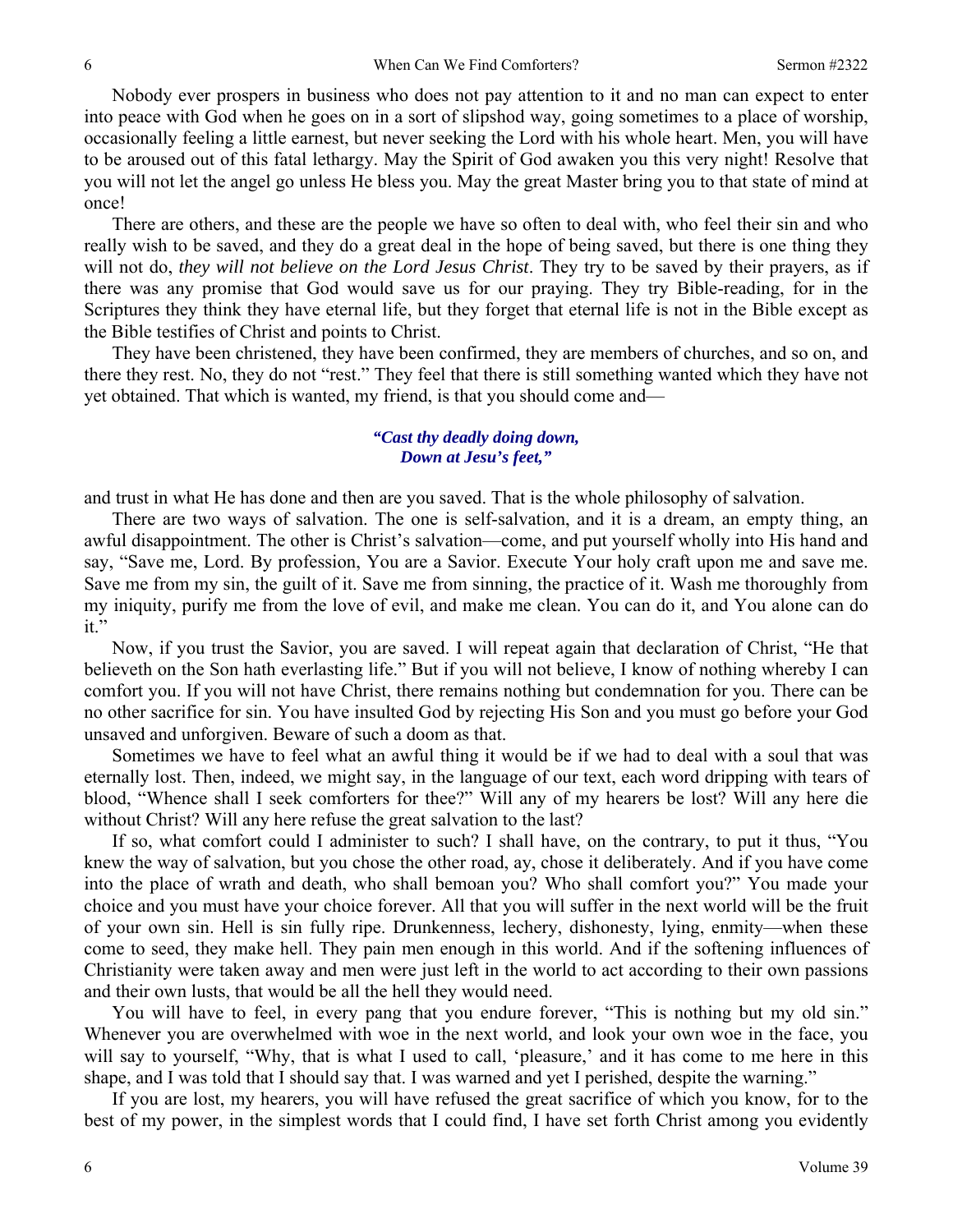crucified—and I have said, "There is your only hope of salvation. Look to Jesus and live." If you will not have God's gift, if you put far from you the Christ who alone has life eternal, you need not wonder when He leaves you to yourselves.

Besides, in that day some of you will especially have to remember how you *stifled conscience*. You have gone into some worldly pleasure on purpose to silence the voice of conscience. Sometimes, sitting in this house, you have been almost brought to decision. You have said, "Please God I get home, I will seek my chamber, and fall upon my knees before Him in prayer." How often have you been brought very near the kingdom, and how terrible is it to be so near and then deliberately to turn back! Your blood will be upon your own heads and truly, if it be so, where shall I seek comforters for you?

Some of you *would not be persuaded.* You have had a mother's tearful admonition. Teachers have pleaded with and for you in the most earnest way. You have had judgments, too, from God—sicknesses that have shaken every bone of your body. You have been brought to feel that there is a God and that He would deal with you. Remember that solemn prophecy, "He, that being often reproved hardeneth his neck, shall suddenly be destroyed, and that without remedy."

I sometimes start in my sleep at the thought of one of my hearers being in hell. Ah, sirs, if you do not care about your own souls, we at least will care about them for you. How can I be clear of the blood of you all, so many of you, and so often addressed? Do you wonder that I am often distressed beyond measure at my own position? It were better for me to have broken stones on the road than to have preached to you, if I have been unfaithful to your souls. For then, in the next world, you will curse me and it shall be my hell to bear the reproaches that you shall justly fling at me. But I beseech you, by the living God, and as you believe yourselves to be immortal beings, accept tonight His way of salvation, so simple and so easy.

"Let the wicked forsake his way, and the unrighteous man his thoughts: and let him return unto the LORD, and he will have mercy upon him, and to our God, for he will abundantly pardon." "Believe in the Lord Jesus Christ, and thou shalt be saved." "He that believeth and is baptized"—which is the Christian method, the Biblical method of confessing your faith, "He that believeth and is baptized shall be saved; but he that believeth not shall be damned."

I leave you all in God's hands. Pray, dear Christian people, that everyone who has heard me tonight, may be saved, and that this rainy night may be indeed, memorable as the night in which many a sinner cried,

> *"I do believe, I will believe, That Jesus died for me. That on the cross He shed His blood, From sin to set me free."*

Amen.

#### **EXPOSITION BY C. H. SPURGEON**

#### *NAHUM 2:11-13 AND 3*

This is a prophecy of the destruction of Nineveh. Remember that Assyria had been one of the great powers that swayed the world—a cruel, tyrannical empire—and God at last determined to destroy Nineveh, which was its seat of government. In a high poetical strain, the prophet cries out,

**Nahum 2:11.** *Where is the dwelling of the lions, and the feedingplace of the young lions, where the lion, even the old lion, walked, and the lion's whelp, and none made them afraid?*

You will remember how Mr. Layard took out of the ruins at Nineveh those immense lions that now stand in the British Museum. They were the very type of this great empire that boasted itself in its lionlike strength and ferocity. So the prophet cries, "Where is the lair of the lion?"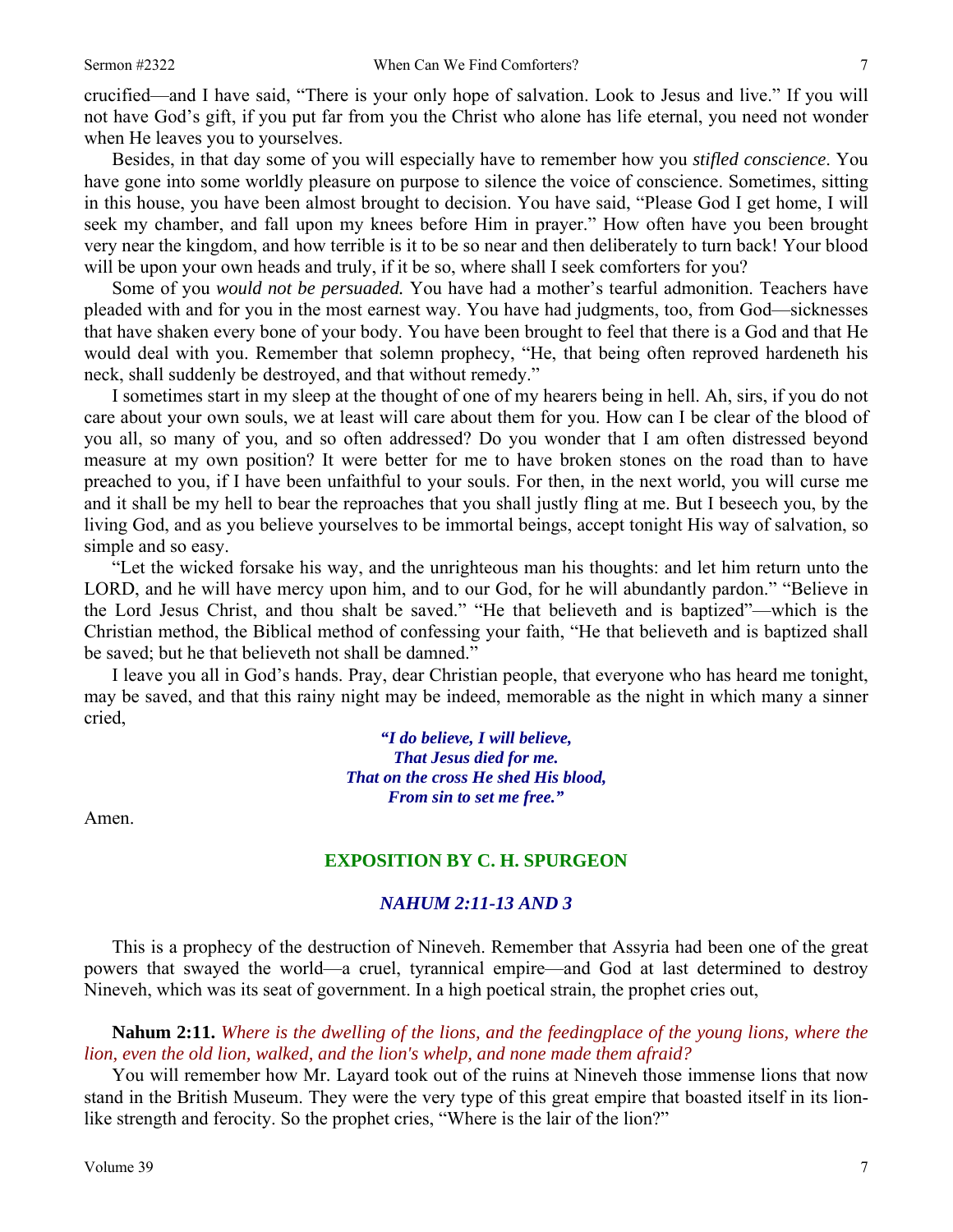### **12.** *The lion did tear in pieces enough for his whelps, and strangled for his lionesses, and filled his holes with prey, and his dens with ravin.*

They were always destroying and plundering, and carrying home the spoil, so that everybody was fattened with the rapine of the nations.

**13.** *Behold, I am against thee, saith the LORD of hosts,—*

And whenever that is the case, a man does not need any other adversary. If God be against you, O my dear hearer, what will become of you? Though you should have all the power of the world, and possess robust health, abundant riches, and keen wit, what can you do against God? "I am against thee, saith JEHOVAH of hosts." He throws down the gauntlet to Nineveh.

**13.** *And I will burn her chariots in the smoke, and the sword shall devour thy young lions: and I will cut off thy prey from the earth, and the voice of thy messengers shall no more be heard.* 

It is time that they were stopped. You remember in what foul-mouthed language Rab-shakeh addressed King Hezekiah, and God now declares that there shall be no more such letters as his. God may allow evil to lord it over His people for a while, but He puts a hook in the mouth of the leviathan, byand-by. He that restrains the sea and the waves thereof, JEHOVAH is His name, and He restrains the wickedness of men.

**Nahum 3:1.** *Woe to the bloody city. It is all full of lies and robbery; the prey departeth not;* 

Assyria became a great empire through violence, falsehood, and robbery. The soldiers had no respect for justice. They trod out the last spark of liberty and crushed all nations under their feet.

**2-3.** *The noise of a whip, and the noise of the rattling of the wheels, and of the pransing horses, and of the jumping chariots. The horseman lifteth up both the bright sword and the glittering spear: and there is a multitude of slain, and a great number of carcases; and there is none end of their corpses; they stumble upon their corpses:*

When the Medo-Babylonian army came against the great city, it inflicted a terrible slaughter, killing the inhabitants without mercy, making a very holocaust of human bodies. But inasmuch as it was a den of criminals, this horrible execution was well deserved. Yet is the story dreadful.

**4-5.** *Because of the multitude of the whoredoms of the wellfavoured harlot, the mistress of witchcrafts, that selleth nations through her whoredoms, and families through her witchcrafts. Behold, I am against thee, saith the LORD of hosts;* 

These people had been steeped in sin of the worst kind. They had led other nations into it and had practiced the witchcrafts which God abhors. Therefore again JEHOVAH says, "I am against thee." When God is in arms against a triumphant nation, He soon makes an end of it.

**5-6.** *And I will discover thy skirts upon thy face, and I will shew the nations thy nakedness, and the kingdoms thy shame. And I will cast abominable filth upon thee, and make thee vile, and will set thee as a gazingstock.*

See what God can do. They were the proudest of the proud, and now He makes them the scorn of the scorner, and sets them as a gazing stock. May God never deal in that way with any proud man here! He can easily do it—when we set ourselves up to be little gods, He can soon make us utterly mean and contemptible, and bring us down to nothing at all. It is His way to deal thus with the proud.

**7.** *And it shall come to pass, that all they that look upon thee shall flee from thee, and say, Nineveh is laid waste: who will bemoan her? whence shall I seek comforters for thee?*

If you could go today, and see the vast heaps of Kouyunjik, and of the great monuments of that mighty city all destroyed and crumbling into powder, you would know something of what God can do. It does not look likely to you that London can ever become a heap of ruins and yet it may be, for its sins reek up to heaven as the sins of Nineveh did. The Lord can smite this city as He smote that.

**8.** *Art thou better than populous No, that was situate among the rivers, that had the waters round about it, whose rampart was the sea, and her wall was from the sea?*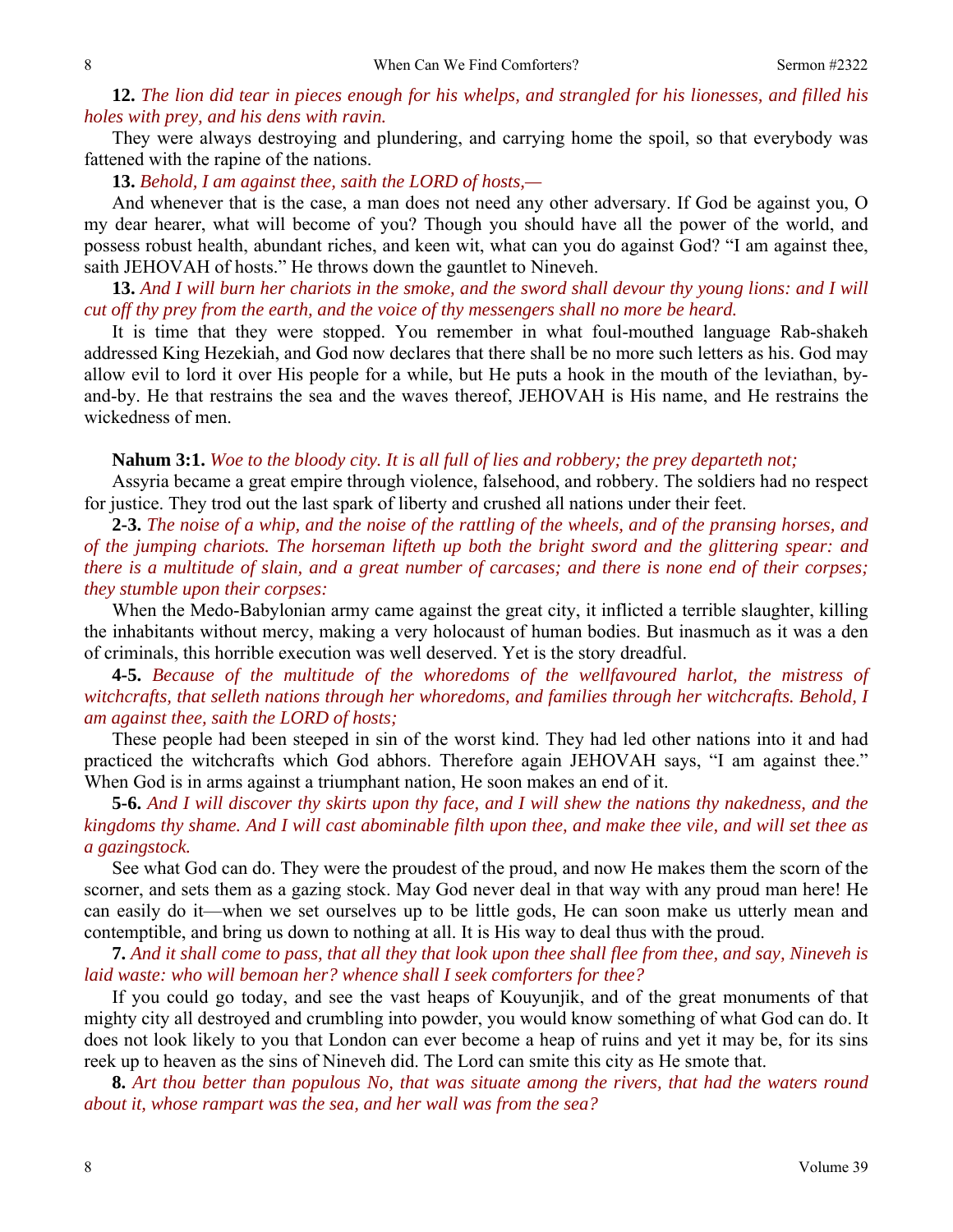**9.** *Ethiopia and Egypt were her strength, and it was infinite;* 

There seemed to be no measure to her strength. If she needed assistance from other nations, she had only to call them in and the mercenary tribes were ready to defend her.

**9-10.** *Put and Lubim were thy helpers. Yet was she carried away, she went into captivity: her young children also were dashed in pieces at the top of all the streets: and they cast lots for her honourable men, and all her great men were bound in chains.*

So one city is a warning to another. No in Egypt is a warning to Nineveh in Assyria, and both of these a warning to our city, and a warning to every man who is proud, and haughty, and domineering, and oppressive to the poor—great in his own wisdom, and careless for the comfort of others.

**11.** *Thou also shalt be drunken: thou shalt be hid, thou also shalt seek strength because of the enemy.*

Nineveh never dreamed of doing that. She said, "I am a queen, I shall see no sorrow. I am the greatest of all cities."

**12.** *All thy strong holds shall be like fig trees with the firstripe figs: if they be shaken, they shall even fall into the mouth of the eater.*

As figs do when they are ripe. These castles, towers, fortresses, built to stand the siege, would be no sooner attacked than they would fall into the hand of the enemy.

**13.** *Behold, thy people in the midst of thee are women:*

You see, on those great Assyrian stones, the strong men that are sculptured there, with their enormous muscles, telling of gigantic force. When God came to deal with them, they became weak and cowardly.

**13-14.** *the gates of thy land shall be set wide open unto thine enemies: the fire shall devour thy bars. Draw thee waters for the siege,—*

The prophet challenges them to defend themselves.

**14.** *Fortify thy strong holds: go into clay, and tread the morter, make strong the brickkiln.*

That was, to mend the walls whenever they were broken. They did this with great industry. "Do it," says God, "yet you shall not be able to stand."

**15-17.** *There shall the fire devour thee; the sword shall cut thee off, it shall eat thee up like the cankerworm: make thyself many as the cankerworm, make thyself many as the locusts. Thou hast multiplied thy merchants above the stars of heaven: the cankerworm spoileth, and flieth away. Thy crowned are as the locusts, and thy captains as the great grasshoppers, which camp in the hedges in the cold day, but when the sun ariseth they flee away, and their place is not known where they are.*

What marvelous poetry is this! How terrible! Their soldiers, their rulers, their captains, were as many as the locusts and the grasshoppers, but when they were wanted, all these hosts would flee away. What cannot God do when He comes out to fight with men? "The LORD is a man of war; the LORD is his name." He brings confusion to His enemies. Oh, fight not against Him! Beloved, let us be at peace with Him, the strong and mighty God. Let us confess our faults to Him, acquaint ourselves with Him, and be at peace.

**18.** *Thy shepherds slumber, O king of Assyria:* 

They who should have taken care of the people, the chief governors, neglected them. They who should have defended the people were out of the way when they were wanted, "Thy shepherds slumber, O king of Assyria."

**18.** *Thy nobles shall dwell in the dust: thy people is scattered upon the mountains, and no man gathereth them.* 

Let not the same be said of London. Are there any who can say, "No man careth for my soul"? Let them not be without a helper.

*"Oh, come, let us go and find them!*